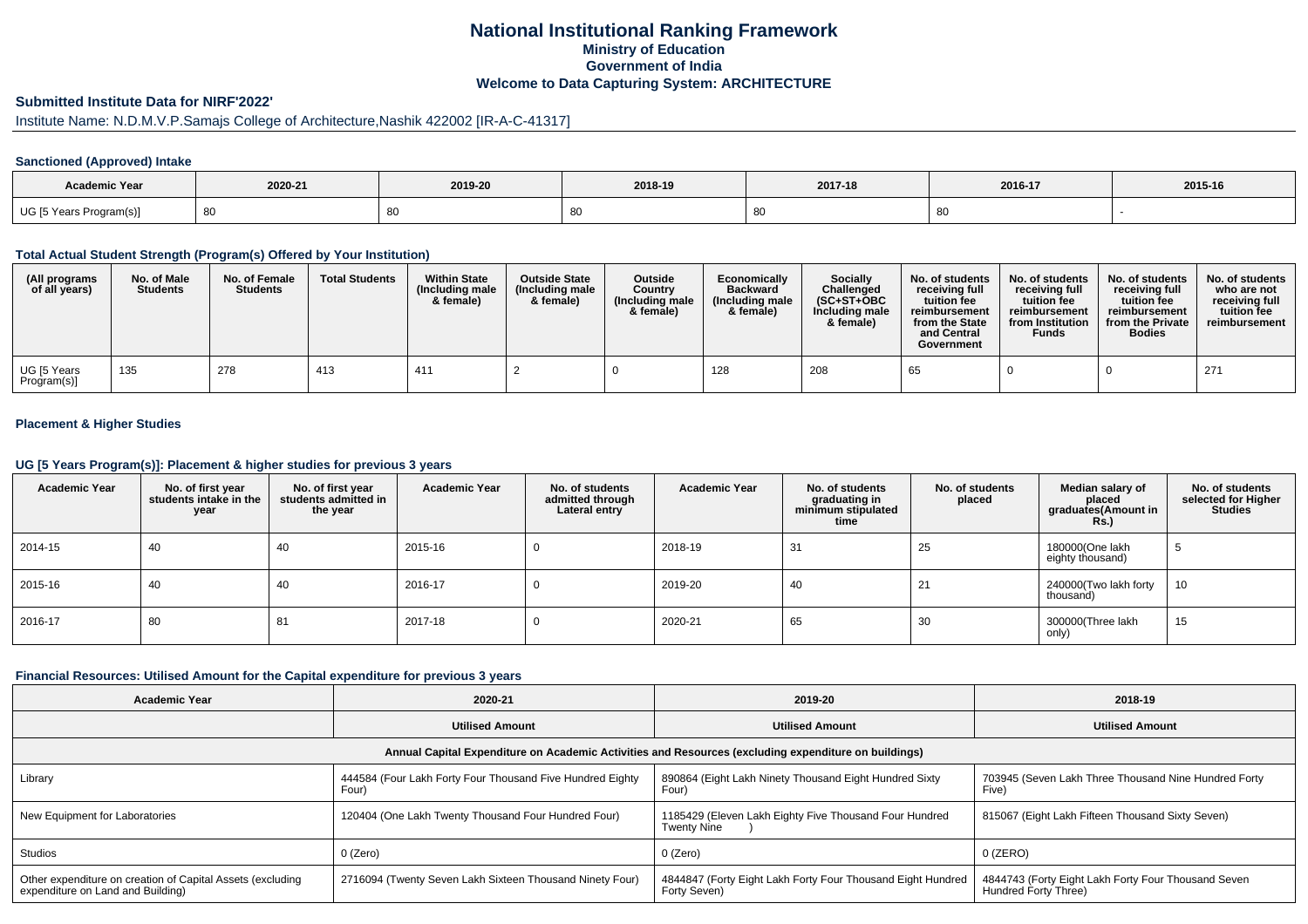#### **Financial Resources: Utilised Amount for the Operational expenditure for previous 3 years**

| <b>Academic Year</b>                                                                                                                                                                           | 2020-21                                                                   |                                                                                        | 2018-19                                                                                  |  |  |  |  |  |  |  |
|------------------------------------------------------------------------------------------------------------------------------------------------------------------------------------------------|---------------------------------------------------------------------------|----------------------------------------------------------------------------------------|------------------------------------------------------------------------------------------|--|--|--|--|--|--|--|
|                                                                                                                                                                                                | <b>Utilised Amount</b>                                                    | <b>Utilised Amount</b>                                                                 | <b>Utilised Amount</b>                                                                   |  |  |  |  |  |  |  |
| <b>Annual Operational Expenditure</b>                                                                                                                                                          |                                                                           |                                                                                        |                                                                                          |  |  |  |  |  |  |  |
| Salaries (Teaching and Non Teaching staff)                                                                                                                                                     | 27010582 (Two crore seventy lakh ten thousand five hundred<br>eighty two) | 25891768 (Two crore fifty eight lakh ninety one thousand<br>seven hundred sixty eight) | 22263373 (Two crore twenty two lakh sixty three thousand<br>three hundred seventy three) |  |  |  |  |  |  |  |
| Maintenance of Academic Infrastructure or consumables and<br>other running expenditures(excluding maintenance of hostels<br>and allied services, rent of the building, depreciation cost, etc) | 786826 (Seven Lakh eighty six thousand eight hundred twenty<br>six)       | 759038 (Seven lakh fifty nine thousand thirty eight)                                   | 2855322 (Twenty eight lakh fifty five thousand three hundred<br>twenty two)              |  |  |  |  |  |  |  |
| Seminars/Conferences/Workshops                                                                                                                                                                 | 93302 (Ninety Three thousand three hundred two)                           | 279997 (Two lakh seventy nine thousand nine hundred ninety<br>seven)                   | 483071 (Four lakh eighty three thousand seventy one)                                     |  |  |  |  |  |  |  |

## **Sponsored Research Details**

| <b>Financial Year</b>                    | 2020-21 | 2019-20 | 2018-19 |
|------------------------------------------|---------|---------|---------|
| Total no. of Sponsored Projects          |         |         |         |
| Total no. of Funding Agencies            |         |         |         |
| Total Amount Received (Amount in Rupees) |         |         |         |
| Amount Received in Words                 | Zero    | Zero    | Zero    |

## **Consultancy Project Details**

| <b>Financial Year</b>                    | 2020-21 | 2019-20 | 2018-19 |
|------------------------------------------|---------|---------|---------|
| Total no. of Consultancy Projects        |         |         |         |
| Total no. of Client Organizations        |         |         |         |
| Total Amount Received (Amount in Rupees) |         |         |         |
| Amount Received in Words                 | Zero    | Zero    | Zero    |

## **PCS Facilities: Facilities of physically challenged students**

| 1. Do your institution buildings have Lifts/Ramps?                                                                                                         | Yes, more than 40% of the buildings |
|------------------------------------------------------------------------------------------------------------------------------------------------------------|-------------------------------------|
| 2. Do your institution have provision for walking aids, including wheelchairs and transportation from one building to another for<br>handicapped students? | Yes                                 |
| 3. Do your institution buildings have specially designed toilets for handicapped students?                                                                 | Yes, more than 80% of the buildings |

### **Faculty Details**

| Srno | Name                       | Age | Designation                                         | Gender | Qualification | <b>Experience (In</b><br><b>Months)</b> | <b>Currently working</b><br>with institution? | Joining Date | <b>Leaving Date</b> | <b>Association type</b> |
|------|----------------------------|-----|-----------------------------------------------------|--------|---------------|-----------------------------------------|-----------------------------------------------|--------------|---------------------|-------------------------|
|      | Dr Prajakta Baste          | 49  | Dean / Principal /<br>Director / Vice<br>Chancellor | Female | Ph.D          |                                         | Yes                                           | 01-07-2021   | $- -$               | Regular                 |
|      | Suruchi Ashish<br>Ranadive | 48  | Associate Professor                                 | Female | M.Arch.       | 328                                     | Yes                                           | 01-06-1994   | $- -$               | Regular                 |